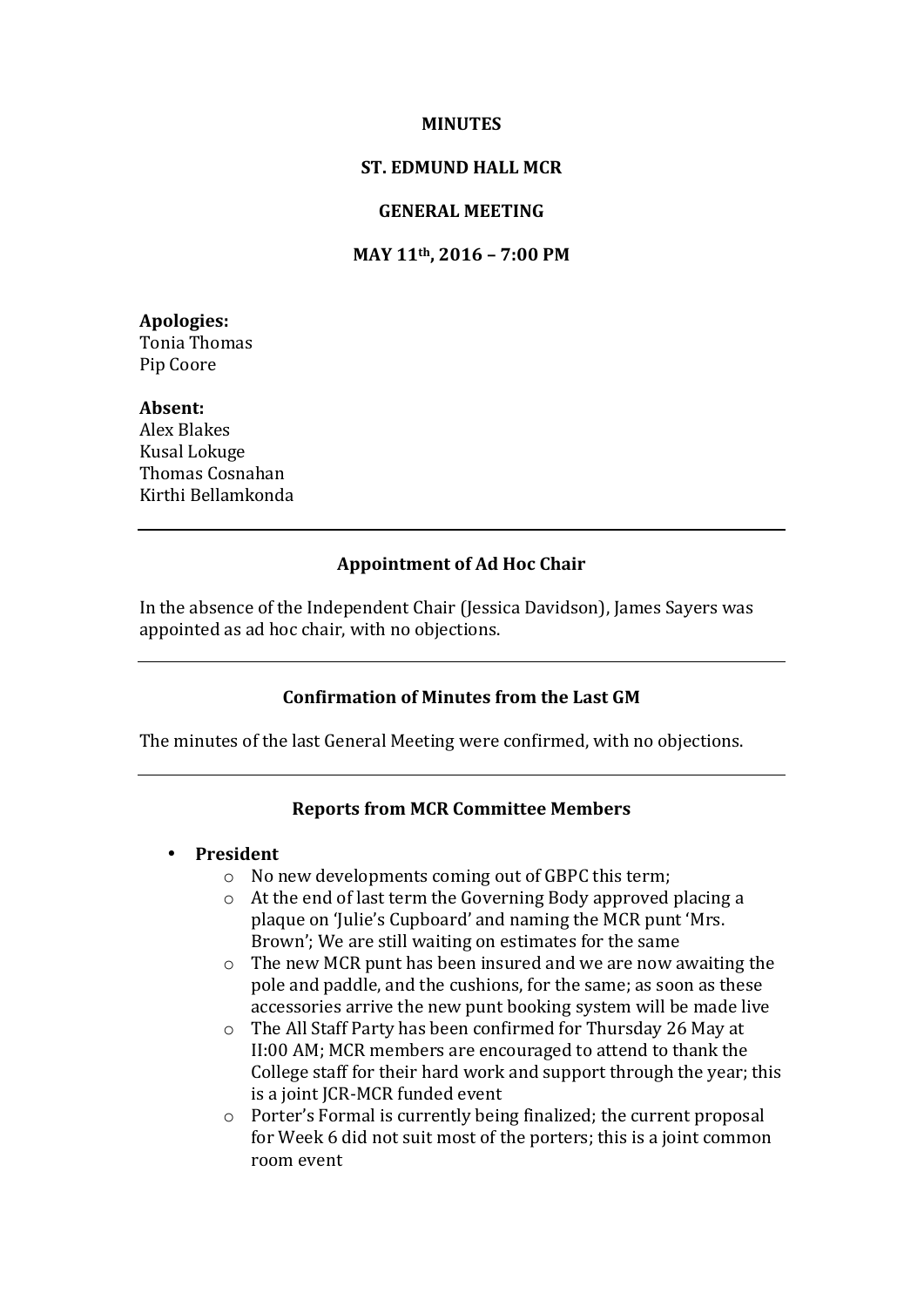- $\circ$  The MCR Survey received an impressive completion rate, with many constructive and helpful comments: These results will assist the current and incoming committee in improving events and support for members
- **Vice-President**
	- $\circ$  Nothing new to report
	- **Treasurer**
		- $\circ$  There is approx. £11000 in the MCR bank account
		- $\circ$  Currently working with college for them to pay a portion of the costs for the new punt equipment
- **Stewards**
	- $\circ$  New booking policy implemented for booking formals has been fairly successful; People are now able to book places more regularly and dinners do not get completely booked out at the beginning of Term
	- $\circ$  The Domestic Committee is working towards extending the opening hours of the college Library
	- $\circ$  Events have been well attended this term, including an Exchange Dinner with Pembroke, a joint BBQ with LMH, a Punting and Pub trip; The MCR Garden Party will be held soon
- **Welfare**
	- $\circ$  CWC is coming up soon; nothing new to report vet for this Term
	- $\circ$  Cake Friday is still quite popular: Welfare Team looking for more bakers for the upcoming weeks
	- $\circ$  2 new peer support groups have been started Rainbow Peers (for LGBTO+ support) and Peers of Colour (for BME support)
	- $\circ$  Two new BME Officers have been appointed Nidi Tapoulal and Cherelle Dacon

# • **IT Officer**

- o Absent
- **Academic Rep**
	- $\circ$  Focusing on reforming on 50<sup>th</sup> Anniversary Grant, along with the MCR President and Tutor for Graduates
	- $\circ$  Has been asked by the Library Committee to give feedback regarding updating stock; Has requested the MCR to forward any suggestions
- **NSE Rep**
	- $\circ$  Brunches going well May Day and Summer Eights brunches have been replaced with a Champagne Brunch
	- o New lighting in Common Room
	- o New couch in the Common Room
	- $\circ$  Working with College to revamp Computer Room facilities at NSE
- **Environ Rep**
	- $\circ$  New recycling bins have been placed in the MCR, have more volume and are more easily identifiable; Members have suggested that the brim of the bins be marked to read "RECYCLING ONLY"